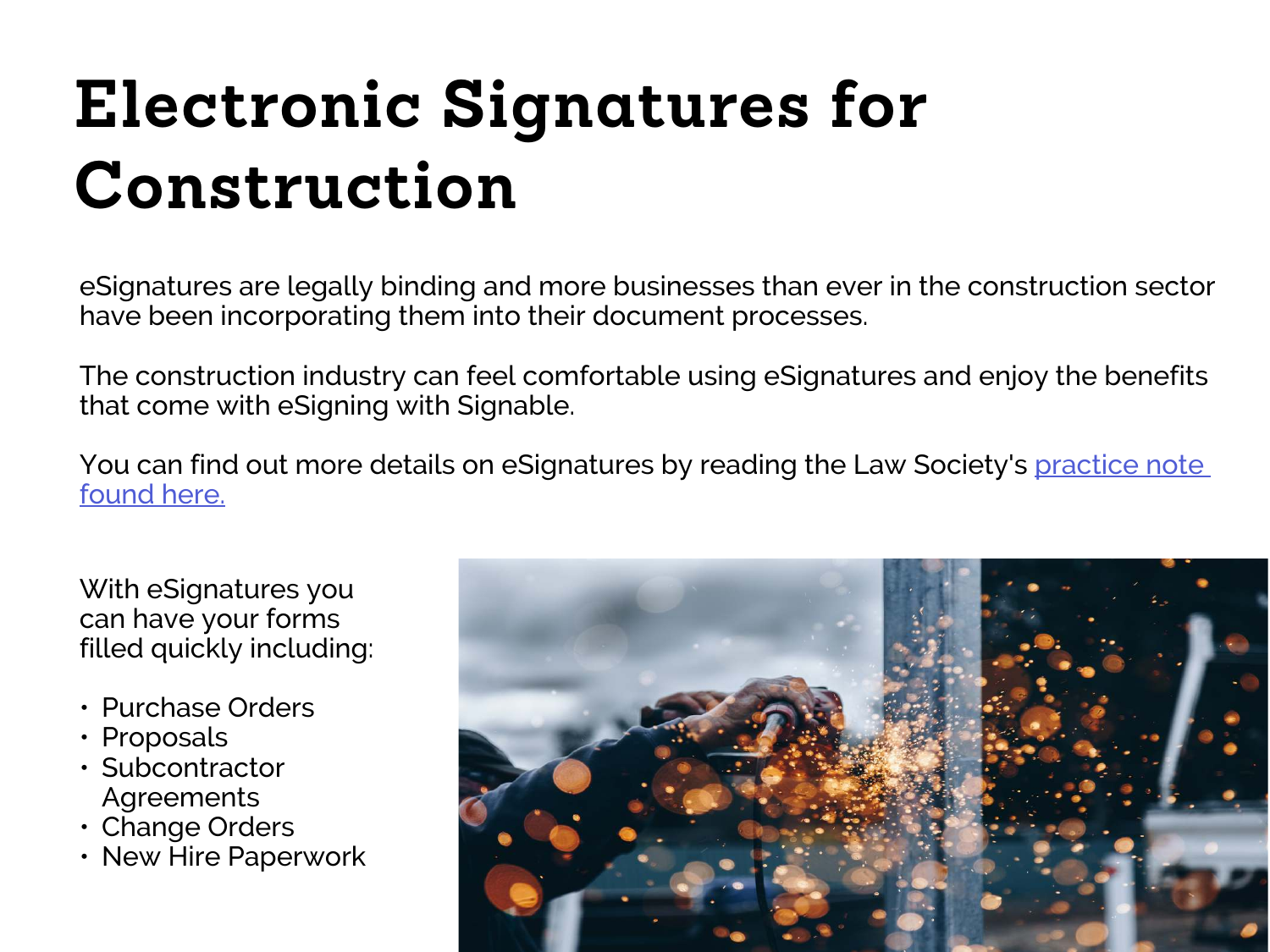## **How do eSignatures help?**

## **Faster turnaround time**

It's critical in construction to get contracts completed quickly and efficiently.With eSignatures documents can be signed anywhere, at any time, reducing turn around time massively - around 80% quicker on average!

This means less time spent on admin and more time available to keep projects on schedule.

### **Protect your documents**

Security is important for every business and eSignatures provides a safer process than paper documents offer keeping sensitive/personal information secure. Signable take security very seriously, you can find out more about here.

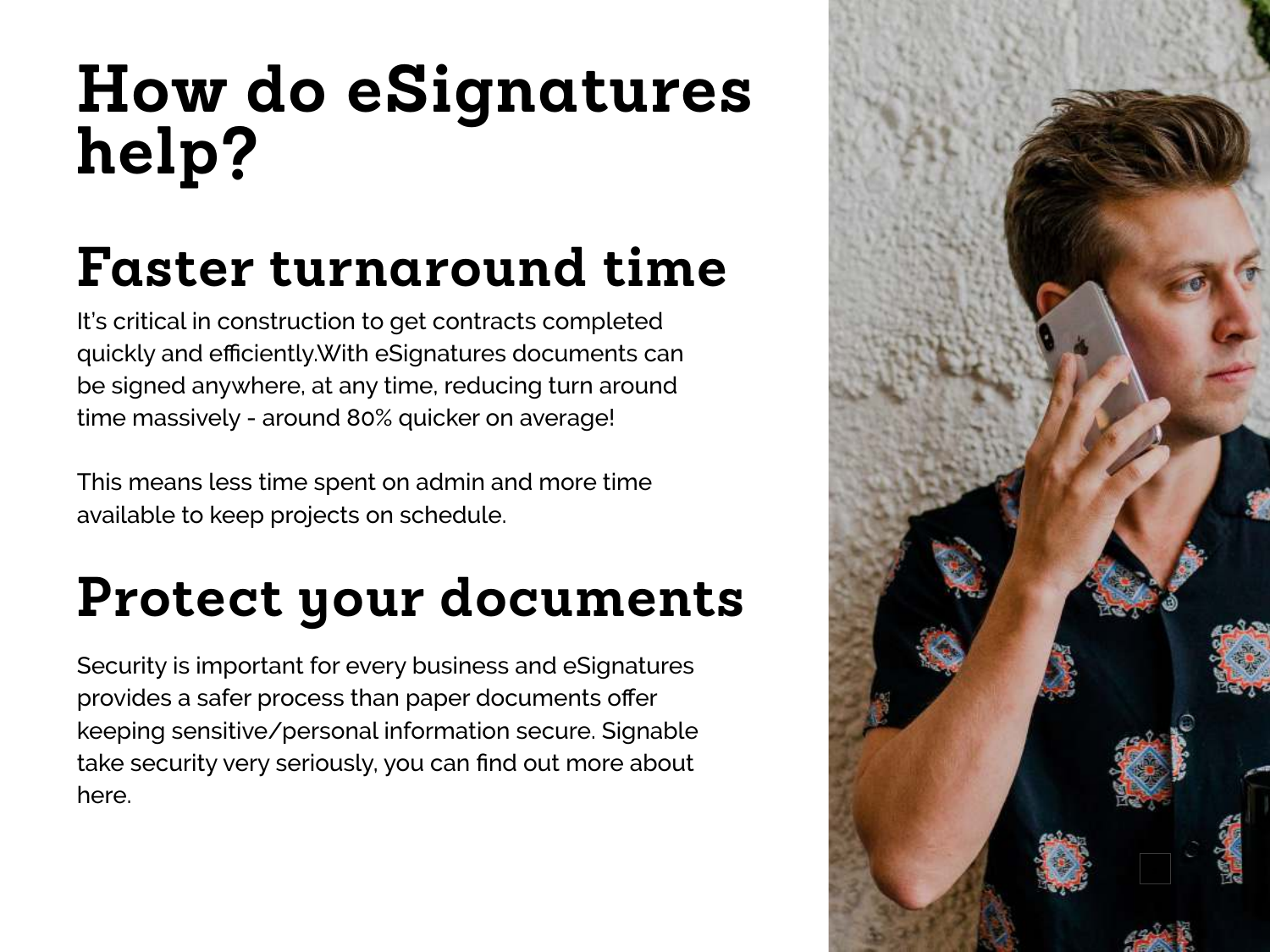#### **Paperless processes and document**

Manage all your documents at the click of a button. You can easily keep track of all your documents and contacts in one place, all the while reducing paper consumption and printing costs within your business!

#### **Retrace your steps**

With eSignatures every action is logged. Every action is traced, from whether a document has been opened to the date and time it was signed, along with IP addresses & location.

A full audit log of every action is saved and sent as a PDF with each completed document.

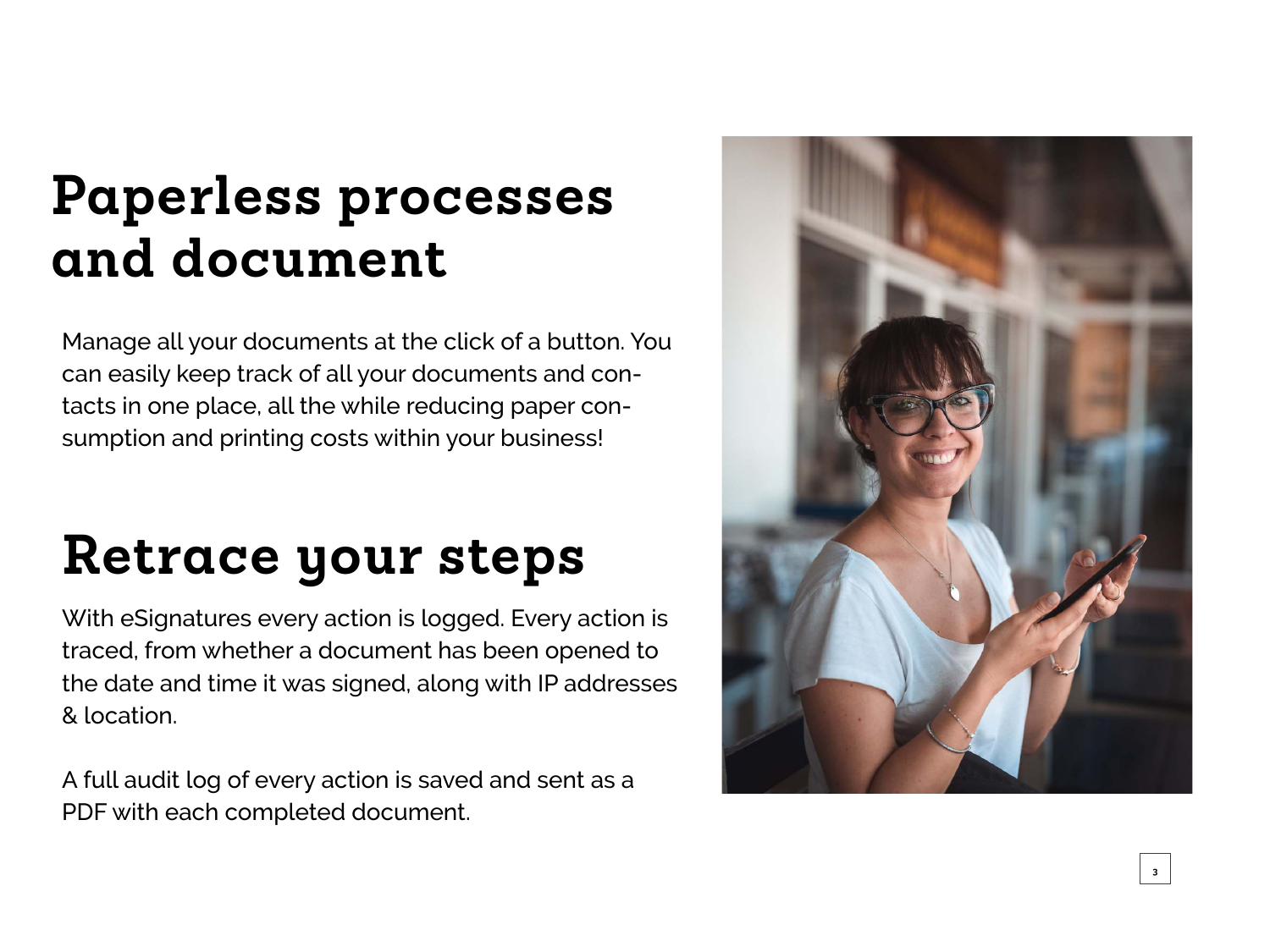## **More about us.... We are Signable**

We get your documents signed faster. With Signable businesses can get their documents signed online in minutes for a fraction of the cost it would cost to use paper documents.

By using a desktop, or any web-enabled device, contracts can be signed quickly and securely today, not tomorrow.



"We love Signable, so easy so fast!" - Nexus open systems